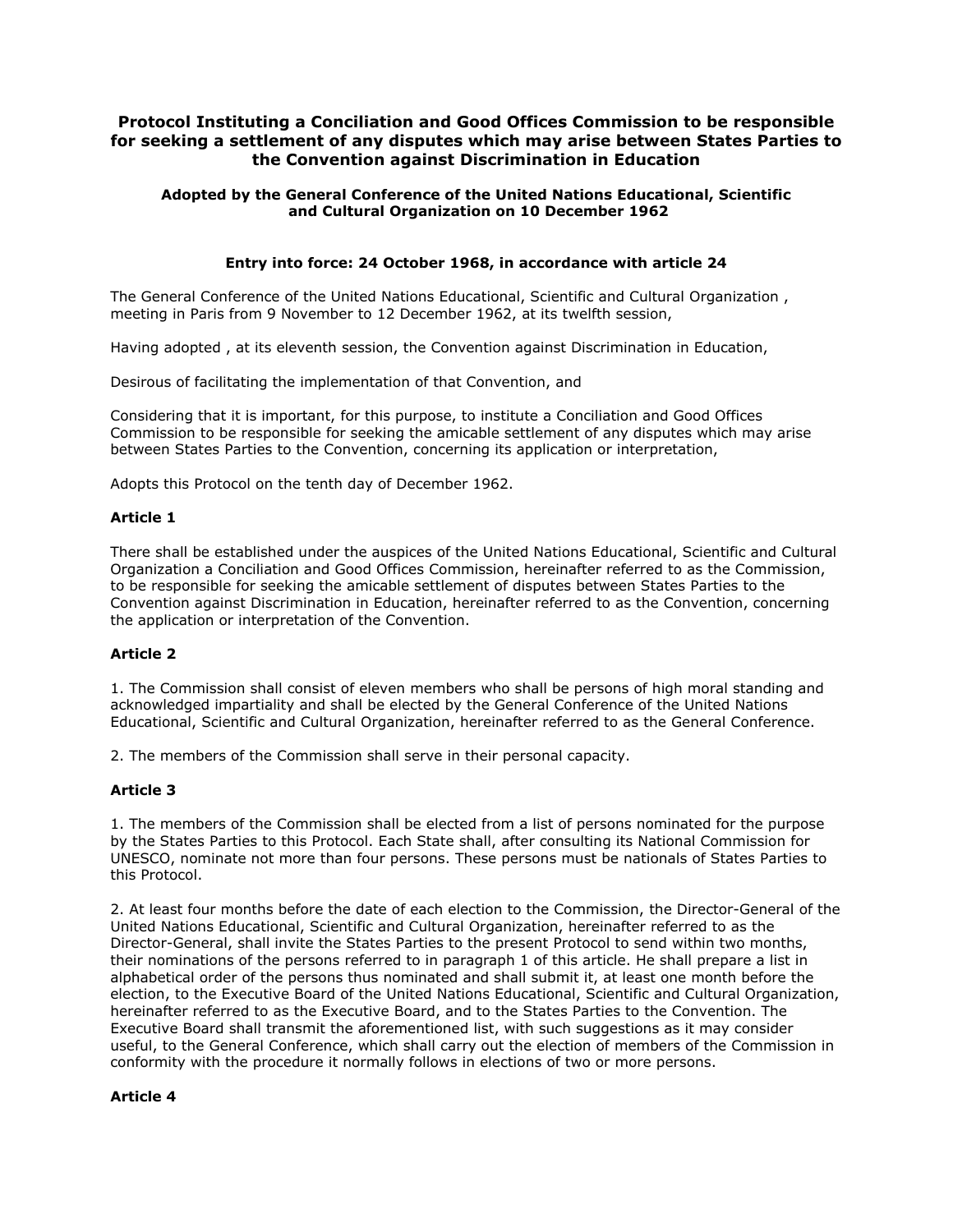1. The Commission may not include more than one national of the same State.

2. In the election of members of the Commission, the General Conference shall endeavour to include persons of recognized competence in the field of education and persons having judicial experience or legal experience particularly of an international character. It shall also give consideration to equitable geographical distribution of membership and to the representation of the different forms of civilization as well as of the principal legal systems.

## **Article 5**

The members of the Commission shall be elected for a term of six years. They shall be eligible for reelection if renominated. The terms of four of the members elected at the first election shall, however, expire at the end of two years, and the terms of three other members at the end of four years. Immediately after the first election, the names of these members shall be chosen by lot by the President of the General Conference.

## **Article 6**

1. In the event of the death or resignation of a member of the Commission, the Chairman shall immediately notify the Director-General, who shall declare the seat vacant from the date of death or the date on which the resignation takes effect.

2. If, in the unanimous opinion of the other members, a member of the Commission has ceased to carry out his functions for any cause other than absence of a temporary character or is unable to continue the discharge of his duties, the Chairman of the Commission shall notify the Director-General and shall thereupon declare the seat of such member to be vacant.

3. The Director-General shall inform the Member States of the United Nations Educational, Scientific and Cultural Organization, and any States not members of the Organization which have become Parties to this Protocol under the provisions of article 23, of any vacancies which have occurred in accordance with paragraphs 1 and 2 of this article.

4. In each of the cases provided for by paragraphs 1 and 2 of this article, the General Conference shall arrange for the replacement of the member whose seat has fallen vacant for the unexpired portion of his term of office.

## **Article 7**

Subject to the provisions of article 6, a member of the Commission shall remain in office until his successor takes up his duties.

## **Article 8**

1. If the Commission does not include a member of the nationality of a State which is party to a dispute referred to it under the provisions of article 12 or article 13, that State, or if there is more than one, each of those States, may choose a person to sit on the Commission as a member ad hoc .

2. The States thus choosing a member ad hoc shall have regard to the qualities required of members of the Commission by virtue of article 2, paragraph 1, and article 4, paragraphs 1 and 2. Any member ad hoc thus chosen shall be of the nationality of the State which chooses him or of a State Party to the Protocol, and shall serve in a personal capacity.

3. Should there be several States Parties to the dispute having the same interest they shall, for the purpose of choosing members ad hoc , be reckoned as one party only. The manner in which this provision shall be applied shall be determined by the Rules of Procedure of the Commission referred to in article 11.

## **Article 9**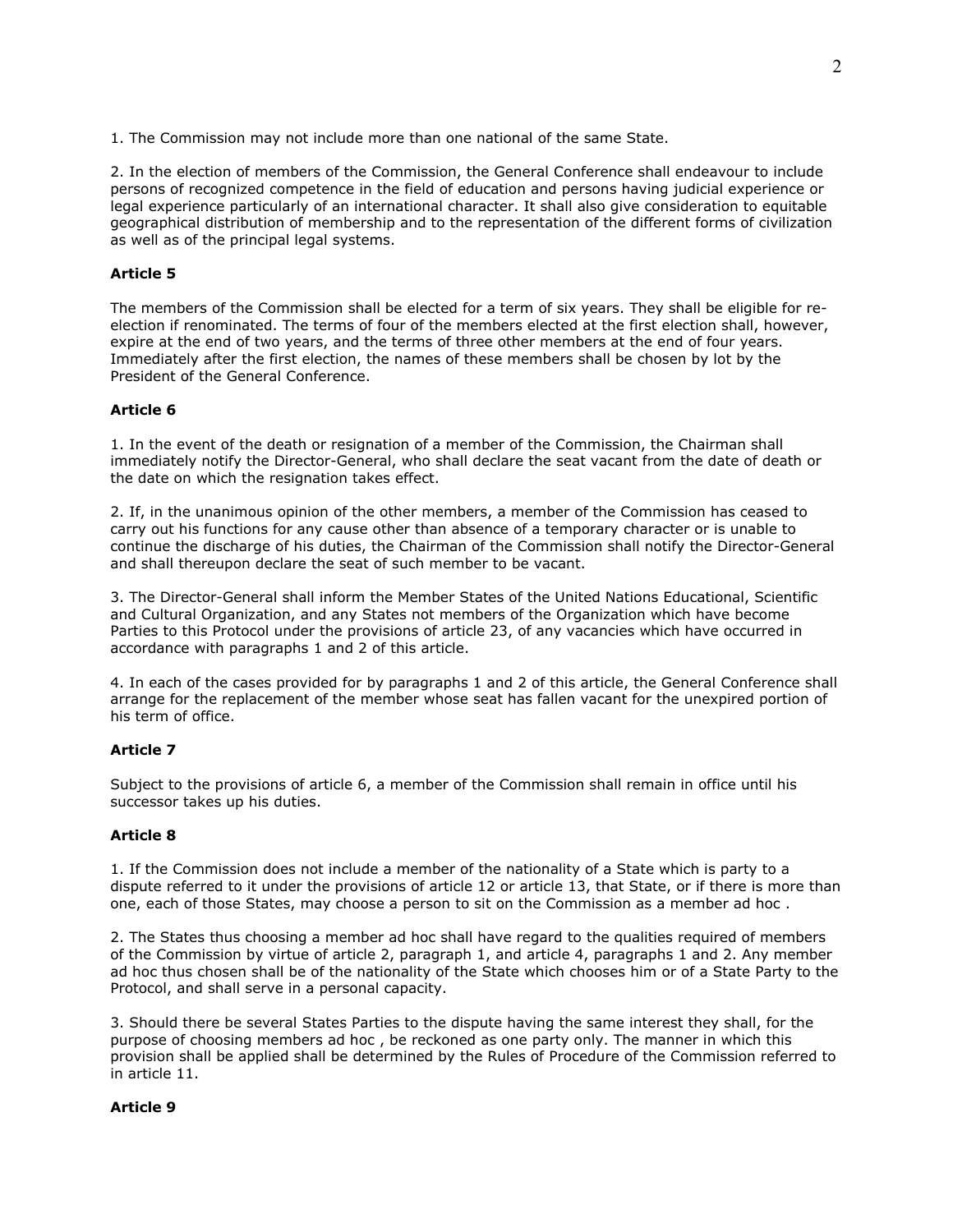Members of the Commission and members ad hoc chosen under the provisions of article 8 shall receive travel and per diem allowances in respect of the periods during which they are engaged on the work of the Commission from the resources of the United Nations Educational, Scientific and Cultural Organization on terms laid down by the Executive Board.

## **Article 10**

The secretariat of the Commission shall be provided by the Director-General.

## **Article 11**

1. The Commission shall elect its Chairman and Vice-Chairman for a period of two years. They may be re-elected.

2. The Commission shall establish its own Rules of Procedure, but these rules shall provide, inter alia , that:

( a ) Two thirds of the members, including the members ad hoc , if any, shall constitute a quorum;

( b ) Decisions of the Commission shall be made by a majority vote of the members and members ad hoc present; if the votes are equally divided, the Chairman shall have a casting vote;

( c ) If a State refers a matter to the Commission under article 12 or article 13:

(i) Such State, the State complained against, and any State Party to this Protocol whose national is concerned in such matter may make submissions in writing to the Commission;

(ii) Such State and the State complained against shall have the right to be represented at the hearings of the matter and to make submissions orally.

3. The Commission, on the occasion when it first proposes to establish its Rules of Procedure, shall send them in draft form to the States then Parties to the Protocol who may communicate any observation and suggestion they may wish to make within three months. The Commission shall reexamine its Rules of Procedure if at any time so requested by any State Party to the Protocol.

## **Article 12**

1. If a State Party to this Protocol considers that another State Party is not giving effect to a provision of the Convention, it may, by written communication, bring the matter to the attention of that State. Within three months after the receipt of the communication, the receiving State shall afford the complaining State an explanation or statement in writing concerning the matter, which should include, to the extent possible and pertinent, references to procedures and remedies taken, or pending, or available in the matter.

2. If the matter is not adjusted to the satisfaction of both parties, either by bilateral negotiations or by any other procedure open to them, within six months after the receipt by the receiving State of the initial communication, either State shall have the right to refer the matter to the Commission, by notice given to the Director-General and to the other State.

3. The provisions of the preceding paragraphs shall not affect the rights of States Parties to have recourse, in accordance with general or special international agreements in force between them, to other procedures for settling disputes including that of referring disputes by mutual consent to the Permanent Court of Arbitration at The Hague.

## **Article 13**

From the beginning of the sixth year after the entry into force of this Protocol, the Commission may also be made responsible for seeking the settlement of any dispute concerning the application or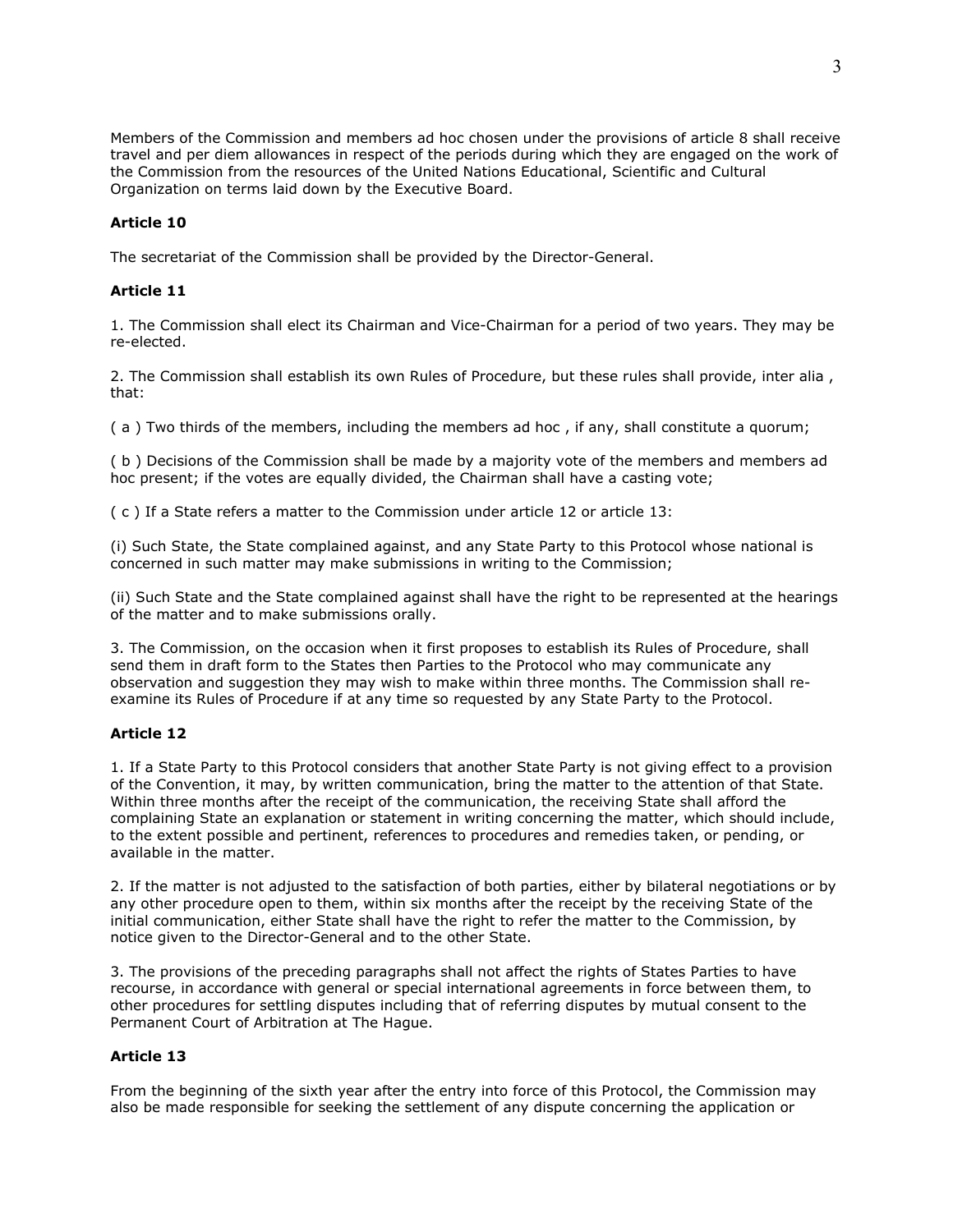interpretation of the Convention arising between States which are Parties to the Convention but are not, or are not all, Parties to this Protocol, if the said States agree to submit such dispute to the Commission. The conditions to be fulfilled by the said States in reaching agreement shall be laid down by the Commission's Rules of Procedure.

## **Article 14**

The Commission shall deal with a matter referred to it under article 12 or article 13 of this Protocol only after it has ascertained that all available domestic remedies have been invoked and exhausted in the case, in conformity with the generally recognized principles of international law.

## **Article 15**

Except in cases where new elements have been submitted to it, the Commission shall not consider matters it has already dealt with.

## **Article 16**

In any matter referred to it, the Commission may call upon the States concerned to supply any relevant information.

## **Article 17**

1. Subject to the provisions of article 14, the Commission, after obtaining all the information it thinks necessary, shall ascertain the facts, and make available its good offices to the States concerned with a view to an amicable solution of the matter on the basis of respect for the Convention.

2. The Commission shall in every case, and in no event later than eighteen months after the date of receipt by the Director-General of the notice under article 12, paragraph 2, draw up a report in accordance with the provisions of paragraph 3 below which will be sent to the States concerned and then communicated to the Director-General for publication. When an advisory opinion is requested of the International Court of Justice, in accordance with article 18, the time-limit shall be extended appropriately.

3. If a solution within the terms of paragraph 1 of this article is reached, the Commission shall confine its report to a brief statement of the facts and of the solution reached. If such a solution is not reached, the Commission shall draw up a report on the facts and indicate the recommendations which it made with a view to conciliation. If the report does not represent in whole or in part the unanimous opinion of the members of the Commission, any member of the Commission shall be entitled to attach to it a separate opinion. The written and oral submissions made by the parties to the case in accordance with article 11, paragraph 2  $( c )$ , shall be attached to the report.

## **Article 18**

The Commission may recommend to the Executive Board, or to the General Conference if the recommendation is made within two months before the opening of one of its sessions, that the International Court of Justice be requested to give an advisory opinion on any legal question connected with a matter laid before the Commission.

## **Article 19**

The Commission shall submit to the General Conference at each of its regular sessions a report on its activities, which shall be transmitted to the General Conference by the Executive Board.

## **Article 20**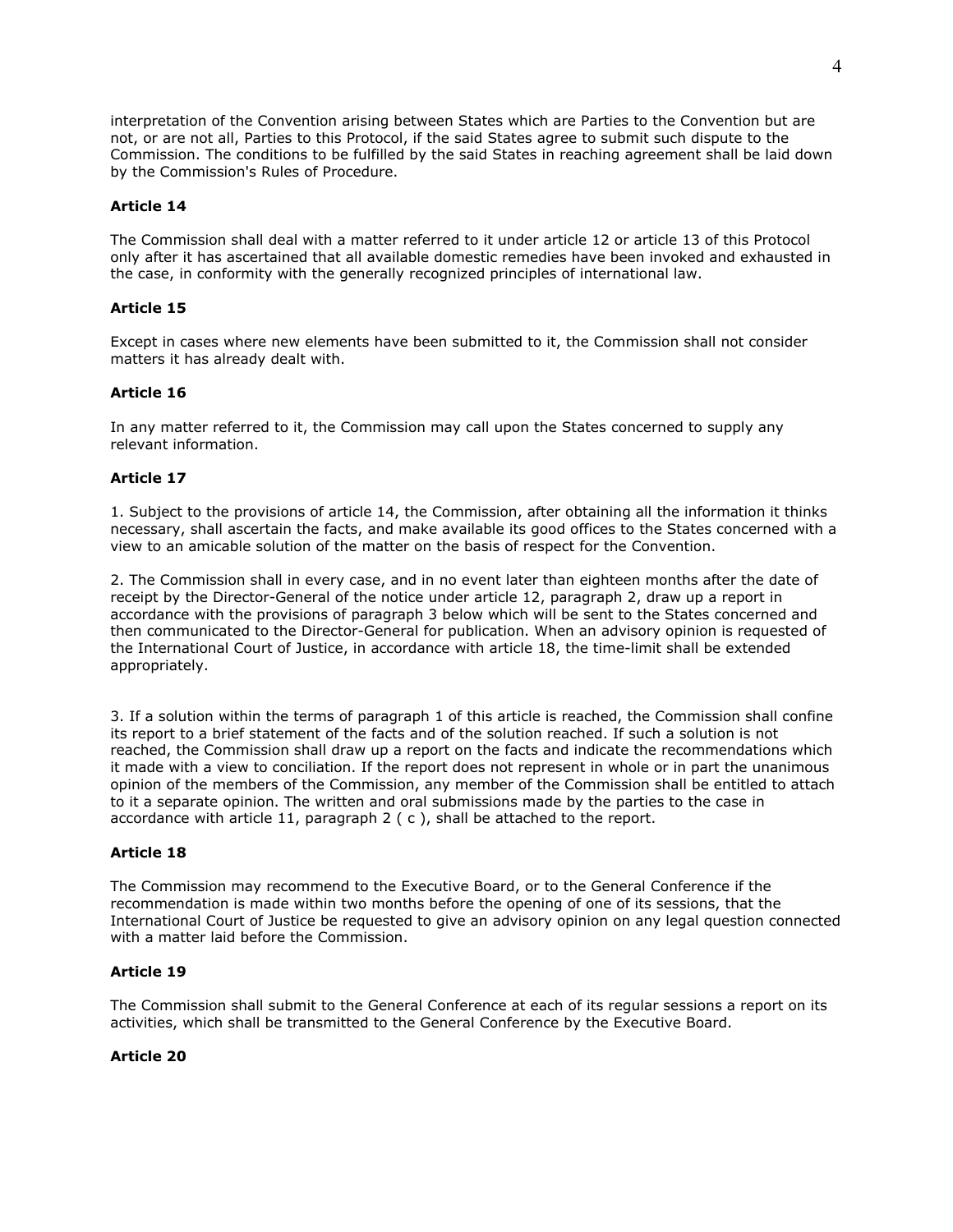1. The Director-General shall convene the first meeting of the Commission at the Headquarters of the United Nations Educational, Scientific and Cultural Organization within three months after its nomination by the General Conference.

2. Subsequent meetings of the Commission shall be convened when necessary by the Chairman of the Commission to whom, as well as to all other members of the Commission, the Director-General shall transmit all matters referred to the Commission in accordance with the provisions of this Protocol.

3. Notwithstanding paragraph 2 of this article, when at least one third of the members of the Commission consider that the Commission should examine a matter in accordance with the provisions of this Protocol, the Chairman shall on their so requiring convene a meeting of the Commission for that purpose.

## **Article 21**

The present Protocol is drawn up in English, French, Russian and Spanish, all four texts being equally authentic.

## **Article 22**

1. This Protocol shall be subject to ratification or acceptance by States Members of the United Nations Educational, Scientific and Cultural Organization which are Parties to the Convention.

2. The instruments of ratification or acceptance shall be deposited with the Director-General.

#### **Article 23**

1. This Protocol shall be open to accession by all States not Members of the United Nations Educational, Scientific and Cultural Organization which are Parties to the Convention.

2. Accession shall be effected by the deposit of an instrument of accession with the Director-General.

#### **Article 24**

This Protocol shall enter into force three months after the date of the deposit of the fifteenth instrument of ratification, acceptance or accession, but only with respect to those States which have deposited their respective instruments on or before that date. It shall enter into force with respect to any other State three months after the deposit of its instrument of ratification, acceptance or accession.

#### **Article 25**

Any State may, at the time of ratification, acceptance or accession or at any subsequent date, declare, by notification to the Director-General, that it agrees, with respect to any other State assuming the same obligation, to refer to the International Court of Justice, after the drafting of the report provided for in article 17, paragraph 3, any dispute covered by this Protocol on which no amicable solution has been reached in accordance with article 17, paragraph 1.

## **Article 26**

1. Each State Party to this Protocol may denounce it.

2. The denunciation shall be notified by an instrument in writing, deposited with the Director-General.

3. Denunciation of the Convention shall automatically entail denunciation of this Protocol.

4. The denunciation shall take effect twelve months after the receipt of the instrument of denunciation. The State denouncing the Protocol shall, however, remain bound by its provisions in respect of any